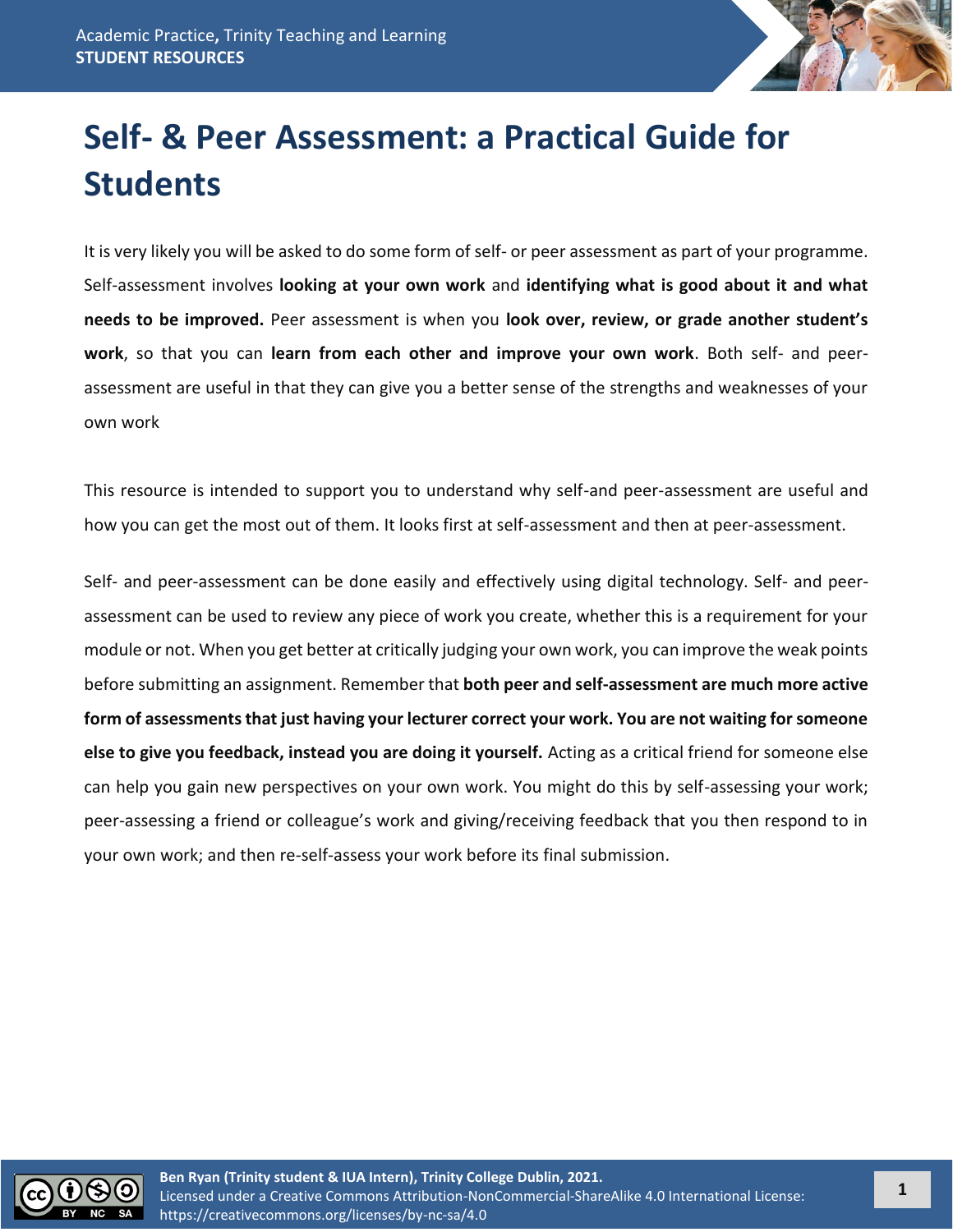# **Table of Contents**

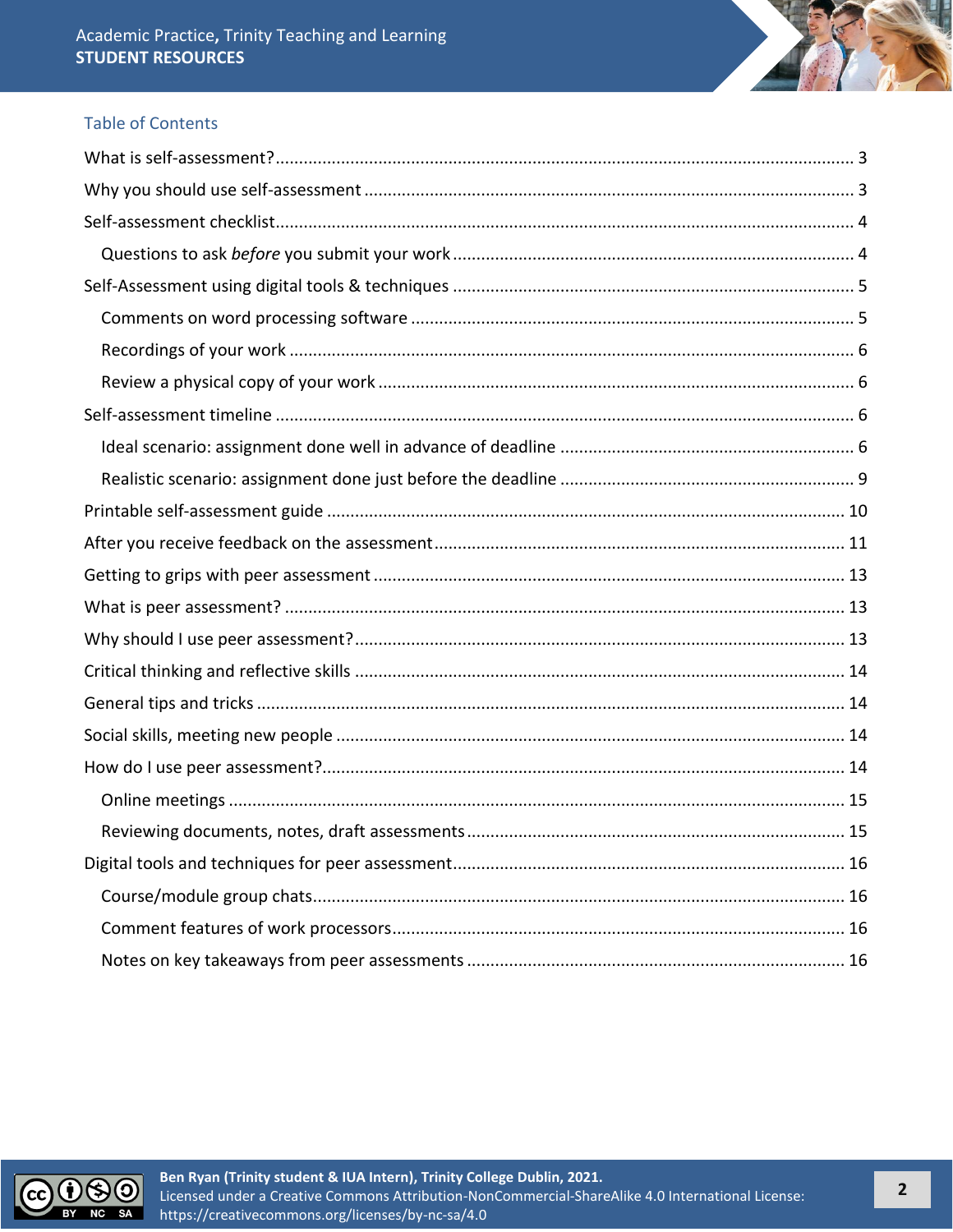

# <span id="page-2-0"></span>**What is self-assessment?**

- Self-assessment is when you are involved in **judging, evaluating, or commenting on your own work**, in any form.
- Self-assessment allows you to **identify the weak points** of your work so you can **improve them and receive better grades.**
- Self-assessment can be used **evaluate your understanding of module content**, to **demonstrate that you have achieved a certain outcome** or to help you **develop core skills such as selfreflection and analysis**.
- Self-assessment also allows you to take a **more active role in your learning** and **develop a better judgement for the quality of your work.**
- You may be required to self-assess your work by a module leader, however it is also a useful tool to use before submitting any piece or work.
- You may be given a **set of criteria to judge your work against** (e.g. in a rubric), or just asked to assess your work in a more **reflective style**.
- **Your lecturer/TA may comment on your self-assessment**, helping you to address points you have missed in your reflection.
- You will rarely have to formally grade yourself using self-assessment, it mostly involves **giving feedback and identifying areas of improvement**. However, you can use self-assessment to try and **predict the grade you will receive**. The better you get a assessing your own work, the better you can tailor your work to match what the lecturer is expecting of you. Self-assessment is particularly useful in a remote context as you are working more independently anyway.

# <span id="page-2-1"></span>**Why you should use self-assessment**

Engaging in self-assessment allows you to **develop your critical thinking and analytical skills**. Improving these skills helps you become a **better judge of the quality of your work**. You can identify the strengths or weaknesses of the current draft of your work. Most importantly, this allows you to **fix the weak points before submitting the assessment**. Rather than relying on the lecturer to identify the areas you need to improve, you can use self-assessment to identify and correct these before your work is corrected.

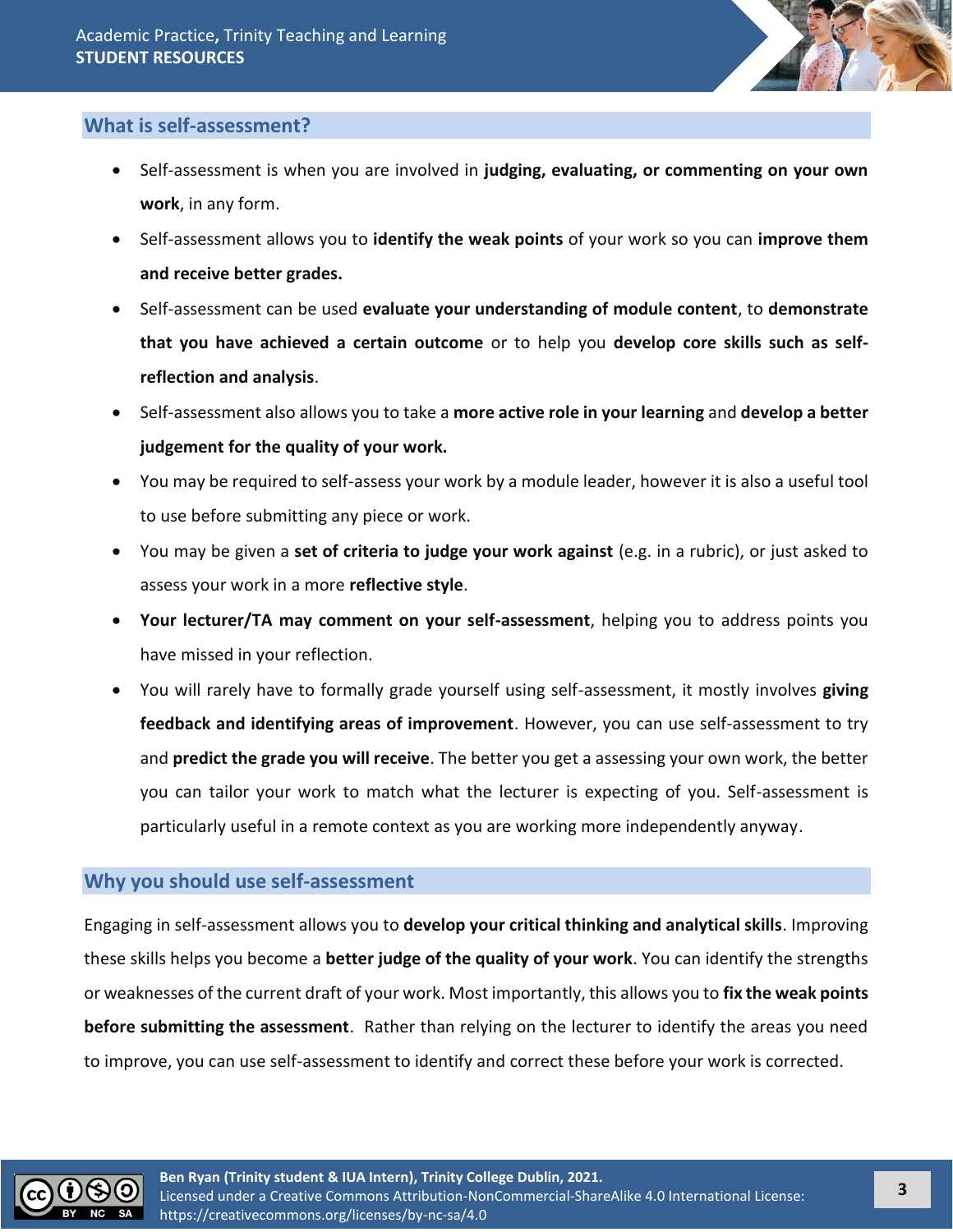It can be very difficult to objectively judge your own work, however, self-assessment is about developing this skill and **learning the right questions to ask yourself to accurately judge the quality of your work**. Looking back over your work with a critical lens can give you an insight into what the corrector is looking for and how they will view your work. When assessing your own work, your aim should be to **accurately predict the grade a piece of work will receive** when corrected. The **better you get at identifying the flaws in your own work**, the more you can identify them and **improve your grades.**

The 'traditional' assessment process (submit something, get feedback, look to make improvements) involves a dialogue between you and the corrector. This takes time and in large classes it is not always feasible. Self-assessment is about having that dialogue with yourself. Instead of asking the lecturer for feedback, **you are asking yourself questions that will prompt you to analyse and improve your work**. Using self-assessment means you are **not relying on anyone else** and develops your own ability to critically judge the weak points of a piece of work.

## <span id="page-3-0"></span>**Self-assessment checklist**

Here are some starter questions to try and prompt your own self-assessment.

- When you receive feedback from an assessment, **compare it to the questions you asked yourself during self-assessment.**
- Are you **thinking like the corrector?**
- Is there something the corrector raised that you missed in your self-assessment? Remember these points for your next assessment and be sure to address them before submitting.

The more you use this process, the better you will get at asking yourself the right questions to fully critique and analyse your work, so you can improve it before submission.

# <span id="page-3-1"></span>**Questions to ask** *before* **you submit your work**

 $\Box$  Have I answered the question?  $\Box$  Have I shown the corrector that I understand the topic?  $\Box$ Have I used appropriate examples?

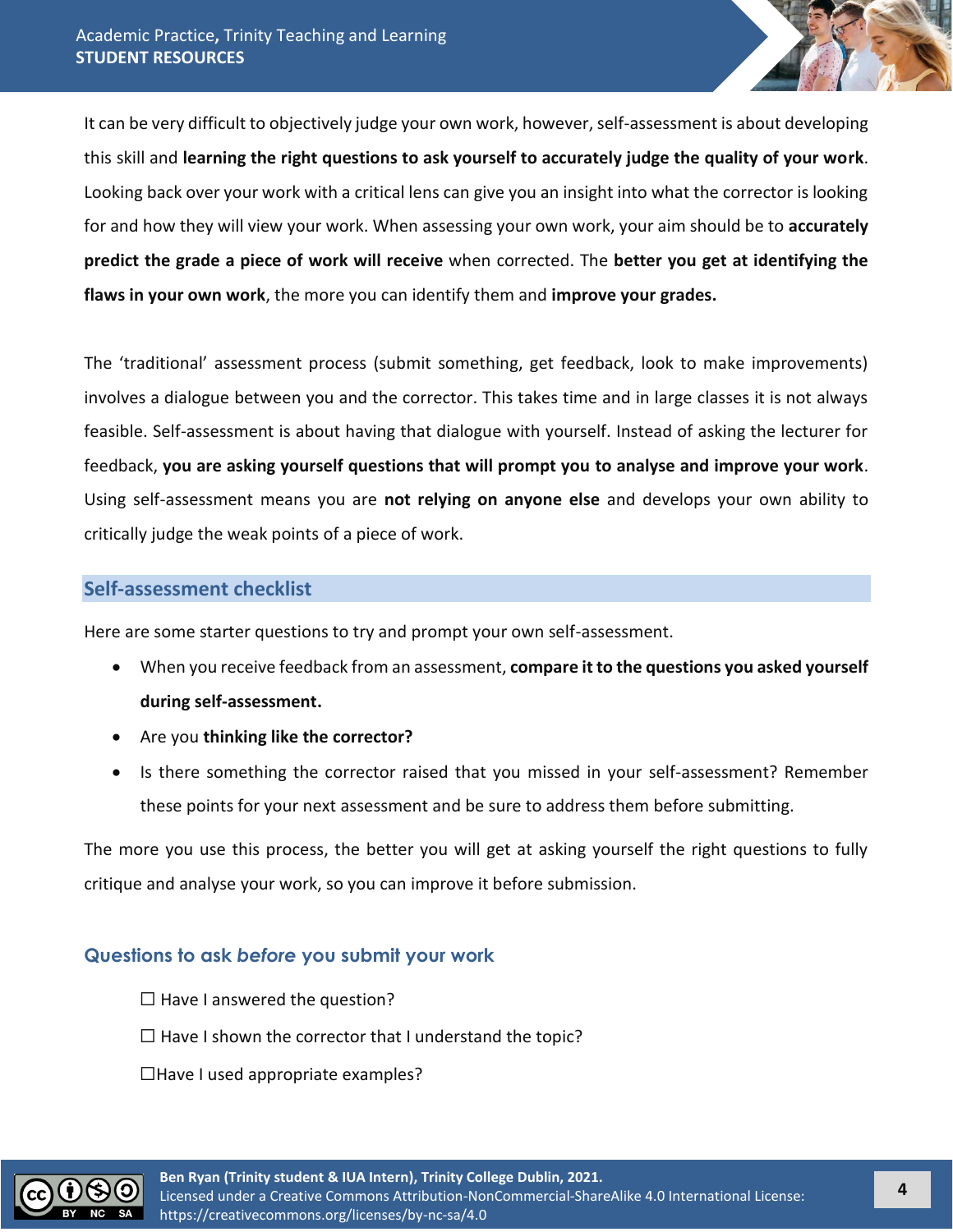

 $\Box$ Have I shown critical analysis & developed my arguments?

 $\Box$  What are the strengths of this piece of work?

 $\Box$  What are the weaknesses?

 $\Box$  How can I improve those weaknesses?

 $\Box$  Have I made any assumptions that aren't supported with evidence? Are my arguments logical?

Do they flow?

 $\boxtimes$  What grade do I think this piece deserves? Why?

Once you receive a grade and feedback for your work:

 $\Box$  What grade did I receive? Was I close in the prediction of my grade?

 $\Box$  What has the corrector said were the strengths and weaknesses of my work? Does this match what I had predicted?

 $\Box$  How can I use what my corrector has said to improve my work in the future?

☐ How do I identify and correct the weaknesses they mentioned *before* I submit my next assessment?

# <span id="page-4-0"></span>**Self-Assessment using digital tools & techniques**

There are many digital tools and techniques you can use to help you develop a process of selfassessment. Using these tools and techniques can make it easier to compare your work and identify what you need to improve on.

# <span id="page-4-1"></span>**Comments on word processing software**

Most word processors have a comment feature where you can add notes to certain parts of your work. These are really useful when it comes to self-assessment: adding comments allows you to evaluate your work or flag points you need to address without having to alter your text. Self-assessment is about looking back on your work with a critical view, trying to identify and subsequently fix the weaker points.

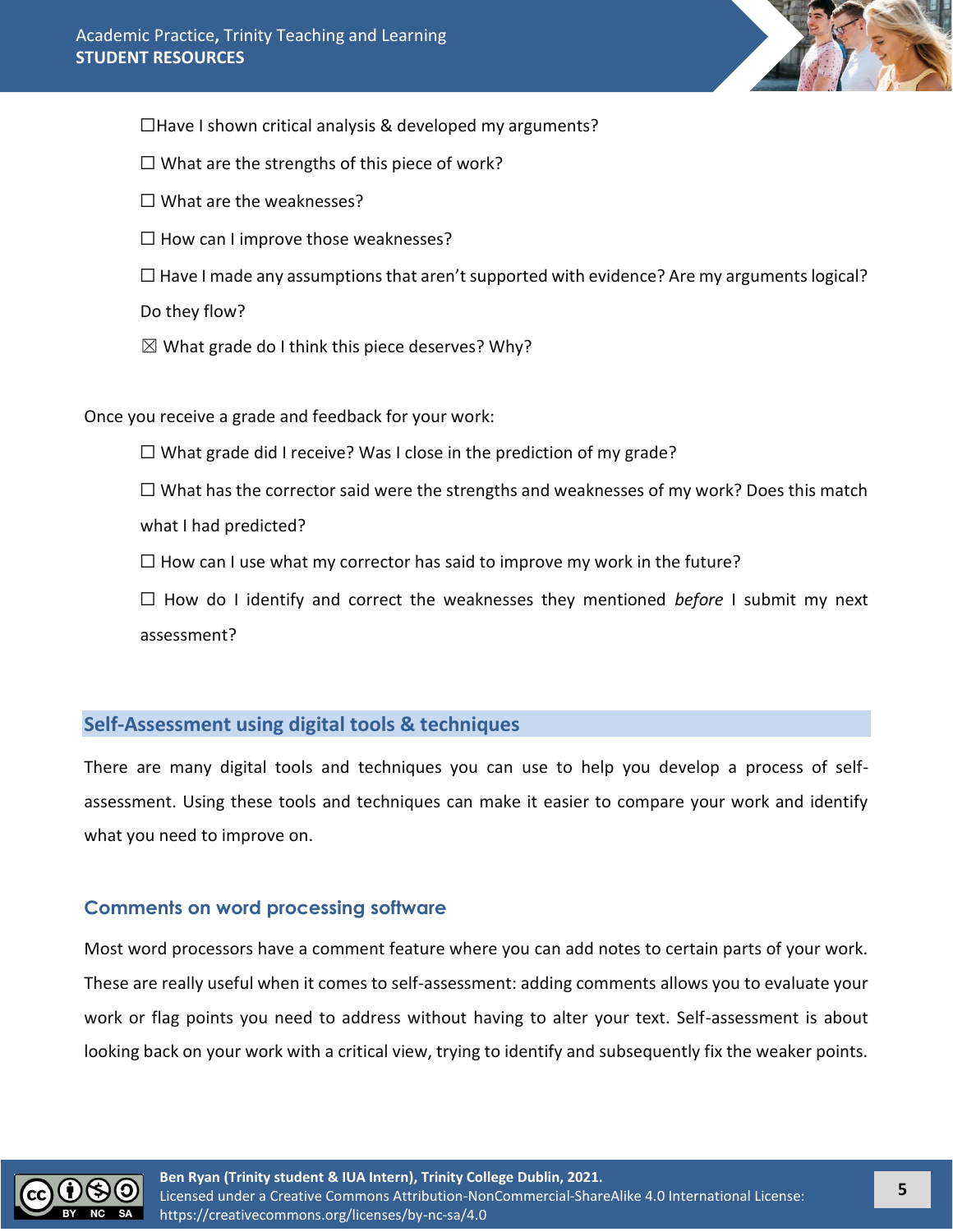

Adding comments allows you to do this very easily, and you can adjust the text and remove the comments when you are happy with your changes.

# <span id="page-5-0"></span>**Recordings of your work**

It can be very helpful to record yourself reading your work out aloud and listening back as a form of selfassessment. It is easy to get wrapped up in a piece of work and forget that someone else may not understand your points in the way you had intended. Listening to your work aloud removes you from your writing and will hopefully allow you to be more objective and critical. This is an especially useful technique for ensuring there are no grammatical errors and that the piece flows nicely.

# <span id="page-5-1"></span>**Review a physical copy of your work**

Like with recording your work, printing off and reading a physical copy can be an effective form of selfassessment. Some people find staring at a screen difficult and like to be able to cross things out and write notes to the side.

Different tools and techniques will suit different types of learners. Try to develop a system that works for you. The key with self-assessment is **understand what the corrector is looking for and ask yourself: have your produced that?** Find a system that **allows you to ask the right questions to gauge the quality of your work** and **make changes to improve it.**

#### <span id="page-5-2"></span>**Self-assessment timeline**

**An assignment does not end when you write the conclusion**, there is a lot you can do after that point to improve your work. That is when the process of self-assessment really begins. The amount of time until the deadline of the assessment will determine how much self-assessment you will be able to do.

# <span id="page-5-3"></span>**Ideal scenario: assignment done well in advance of deadline**

Ideally, you would finish an assignment with **more than one week before the deadline**. If that is the case, here are some tips on how to use self-assessment to improve your work:

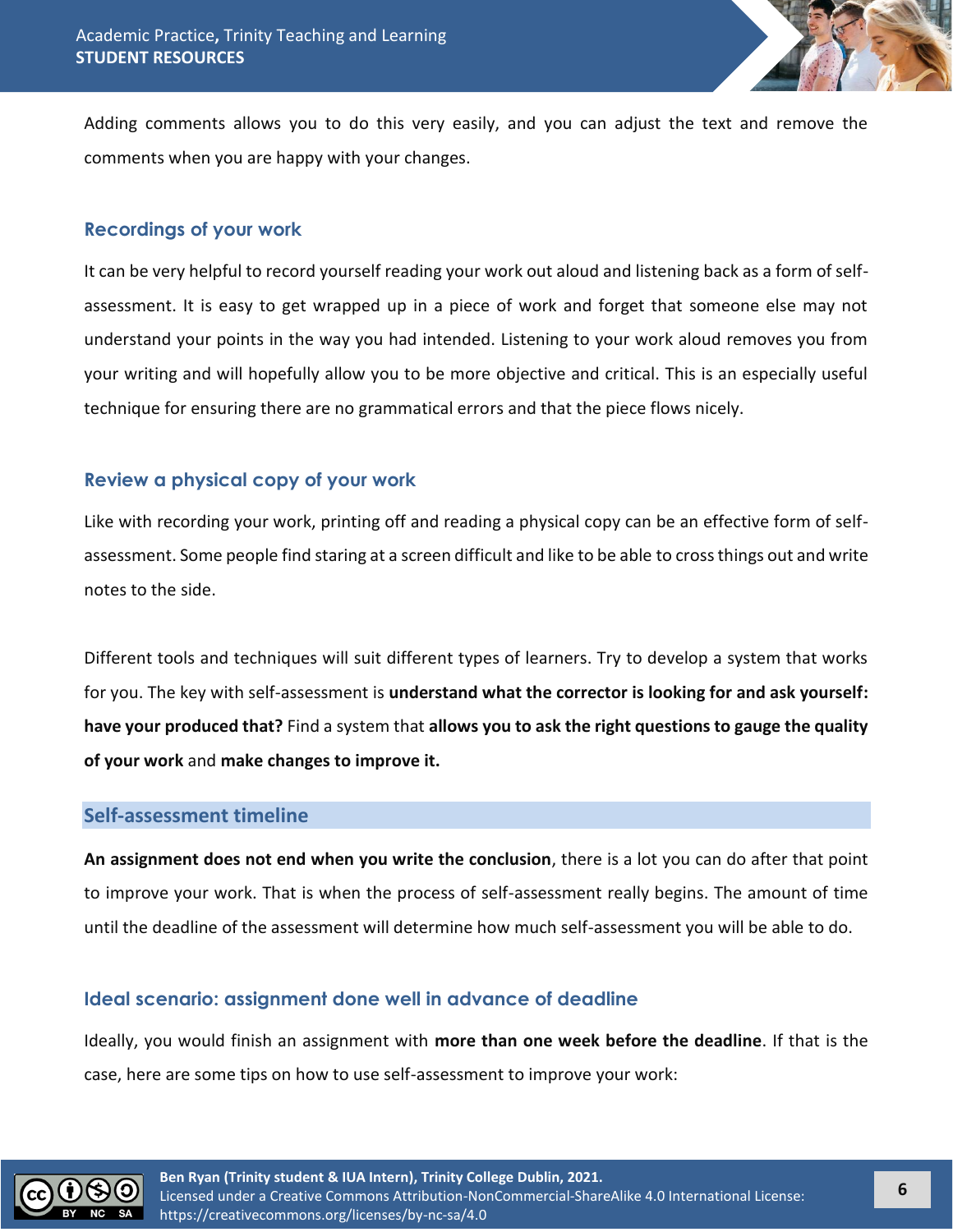

**Map out a timeline for your work: when is it due? How long do you need to do the work for it and** 

#### **write up?**

- Finish writing the assignment.
- Review your work:
	- o Use the questions from the checklist above.
- Wait 2 or 3 days without looking at your work:
- Go back to your work and do another review:
	- o Giving yourself a break will allow you to come back to the assessment with a fresh perspective and identity things you missed in the first review. These could be:
		- Unclear or confusing points.
		- Messy sentence structure or poor flow.
		- Assumptions or points that are not well supported.
- Make any necessary changes to your work.
- Repeat this process as many times as you feel is necessary, until you are happy with your work. Or as many times as the time constraints will allow for.
- Submit your work!

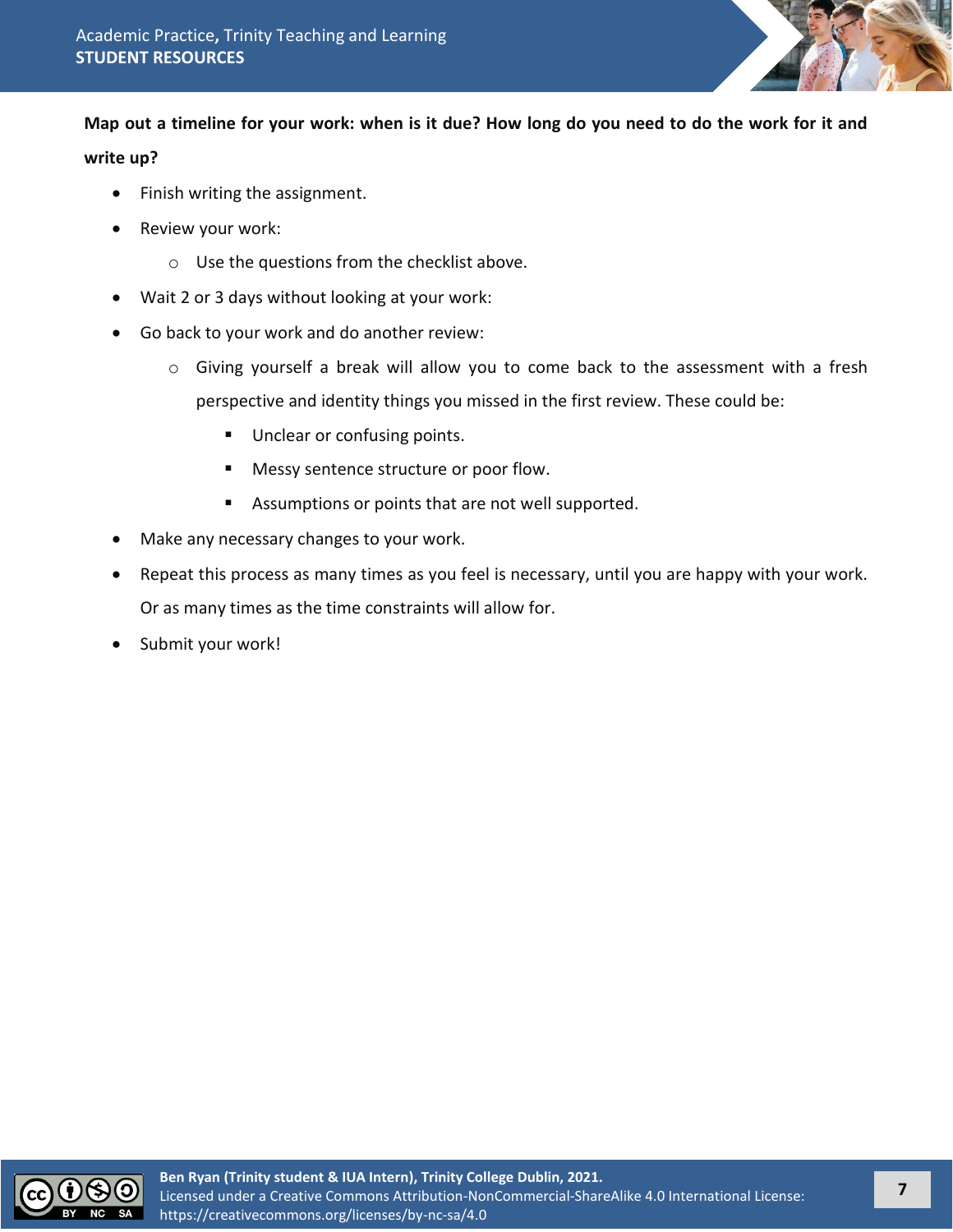

# **Self-Assessment Timeline:**



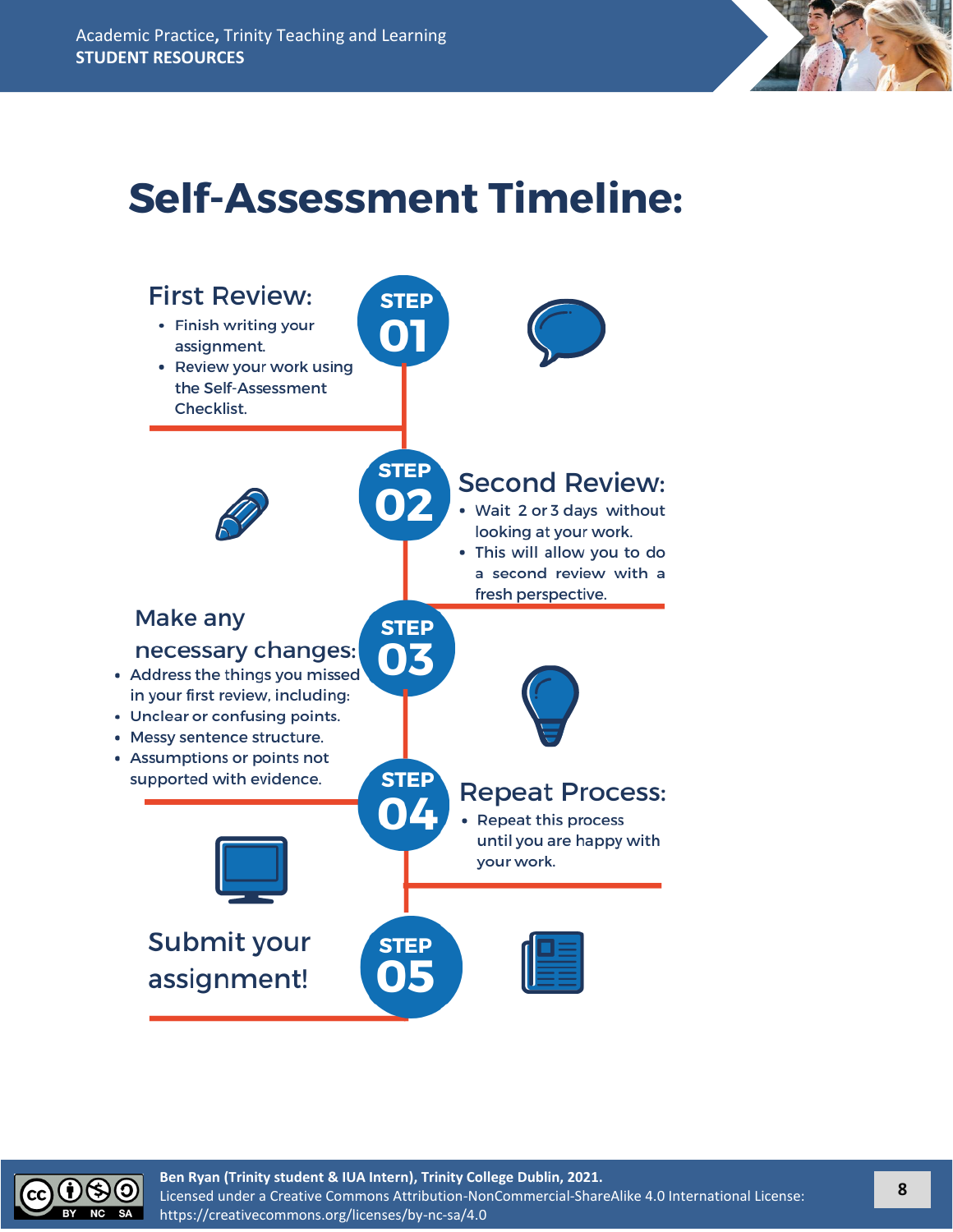

# <span id="page-8-0"></span>**Realistic scenario: assignment done just before the deadline**

It is not always the case that you finish an assignment with plenty of time to go, **sometimes things get done close to the deadline**. It is even more important to use self-assessment in this scenario; if you are rushed doing an assessment, you are **more likely to have overlooked a point, misused an example, or included grammatical mistakes**. Here are some tips on how to use self-assessment to improve your work if you are short for time:

- Finish writing the assignment
- These are the **essentials** you **should not submit your work without checking:**
	- o Are you within the wordcount?
	- o Have you referenced correctly?
	- o Check for spelling & grammatical mistakes.
	- o Have you answered the question? Have you included all necessary parts?
- If you have **time to spare**, ask yourself the questions from the checklist above. Focus of the following elements:
	- o Have I done what is required of me in this assessment?
	- o What are the most important parts of this assessment? How well do I think I have done those parts? Is there anything I can do to improve those parts?
- Focus on making sure the most important elements of the assessment are of a high quality. They can include:
	- o Your **main points**: Do they make sense? Are there any logical flaws in your arguments? Have you backed them up with examples?
	- o **Intro & Conclusion**: Does the introduction clearly explain what you will do in the assessment? Does the conclusion sum up your arguments?
	- o Review your **biggest points** and **most important examples first** before moving on to the lesser points. This way you can **maximise your time** while still using **self-assessment to improve your work**.

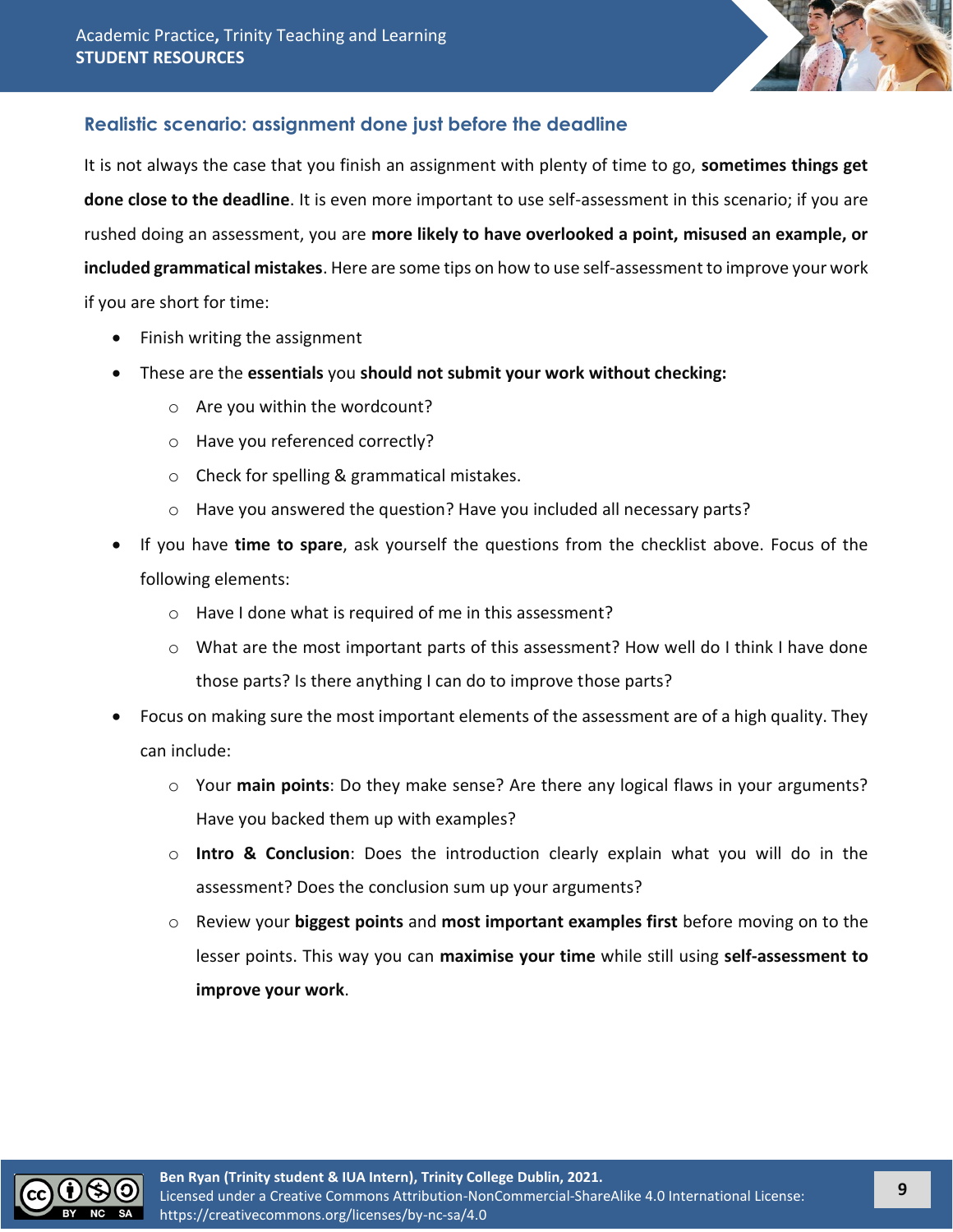

# <span id="page-9-0"></span>**Printable self-assessment guide**

| What have I done well in<br>this assessment?<br>(Add details here $\rightarrow$ )                                                                                                       |  |
|-----------------------------------------------------------------------------------------------------------------------------------------------------------------------------------------|--|
| Are there are parts of the<br>assessment I am not happy<br>with? Why?<br>(Add details here $\rightarrow$ )                                                                              |  |
| What was my process like<br>for completing this<br>assessment? How would I<br>approach this assessment<br>differently if I were to do it<br>again?<br>(Add details here $\rightarrow$ ) |  |
| What grade do I think this<br>assessment will receive?<br>Why?<br>(Add details here $\rightarrow$ )                                                                                     |  |

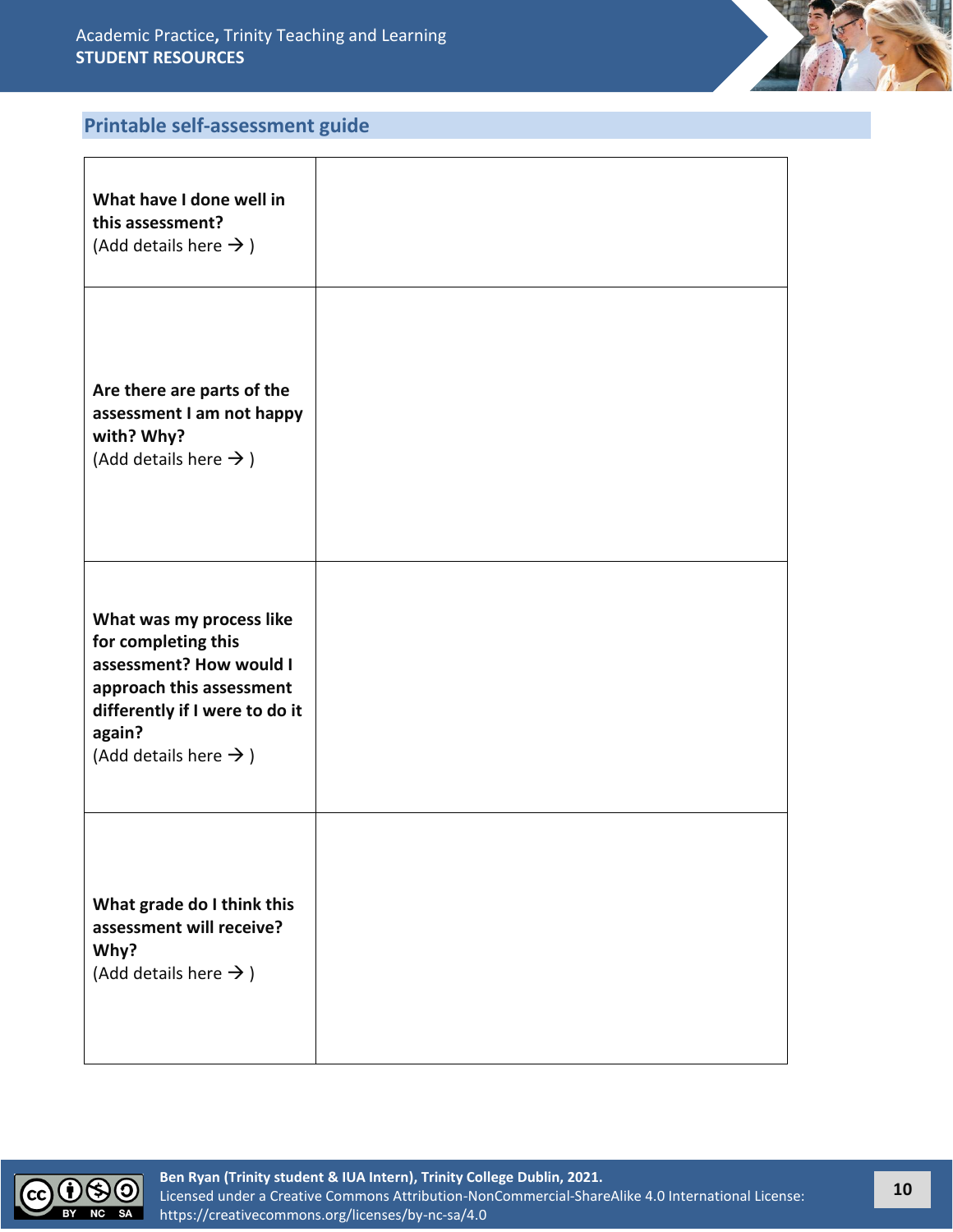

# <span id="page-10-0"></span>**After you receive feedback on the assessment**

| What grade did I receive?<br>What was the reasoning<br>for this grade?<br>(Add details here $\rightarrow$ ) |  |
|-------------------------------------------------------------------------------------------------------------|--|
| Was I accurate in my<br>predictions of my grades?<br>(Add details here $\rightarrow$ )                      |  |
| How can I use this advice in<br>future assessments?<br>(Add details here $\rightarrow$ )                    |  |

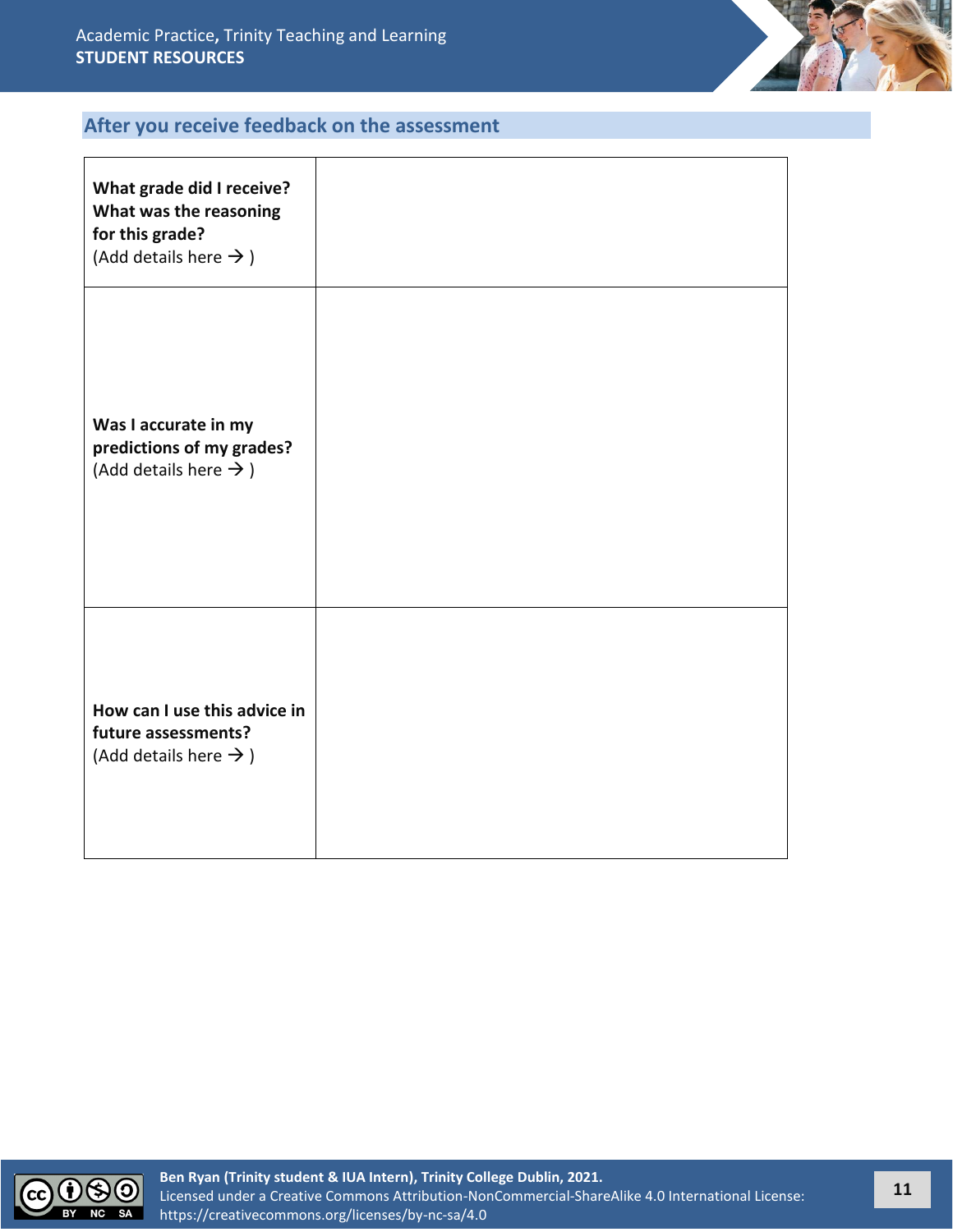# **SELF-ASSESSMENT CHECKLIST**



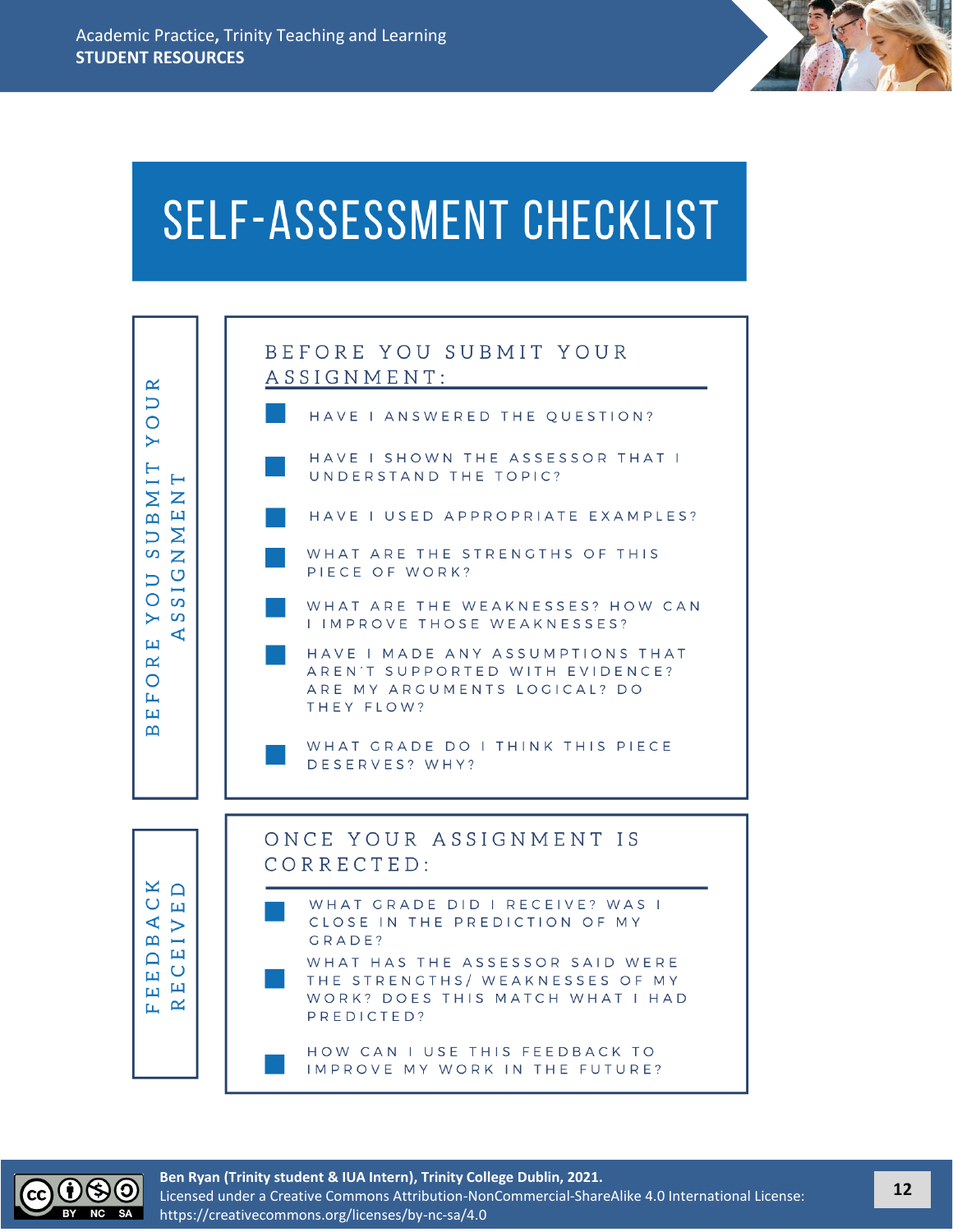

#### <span id="page-12-0"></span>**Getting to grips with peer assessment**

Peer assessment is when you **look over, review, or grade another student's work**, so that you can **learn from each other and improve your own work**. Using peer assessment allows you to get a **better understating of a topic, reading, or assessment**. By comparing your work with the work of other students, you can **identify your strengths and weaknesses** in a particular module or assessment. This allows you to improve those weaknesses before submitting an assessment. Peer assessment also helps you **develop your critical thinking and reflective skills** and is an excellent opportunity to get to know others in your module or course.

#### <span id="page-12-1"></span>**What is peer assessment?**

Peer assessment is when you **look over, review, or grade another student's work**, so that you can **learn from each other and improve your own work**. Peer assessment can be either formative or summative. Summative peer assessment counts towards your overall grade in a module, while formative does not. In both types of peer assessment, you review another student's work to develop your own learning. This resource will focus on formative peer assessment.

#### <span id="page-12-2"></span>**Why should I use peer assessment?**

Using peer assessment will give you a better sense of the strengths and weaknesses of your own work. By **comparing your work to that of your peers**, you can **gain new perspectives on a topic**, learn about interesting examples or ways to approach an assessment. These can be developed and **brought into your own work to improve it**.

Often you may find yourself confused or unsure about a certain topic or reading in a module. Peer assessment allows you to talk through the topic and compare your knowledge with other students. Organising a peer-assessment session with your peers can act as an informal tutorial class, allowing you to discuss a reading, example or topic, and hear what others think. This can help you **gain some clarity or form your own opinions about a topic**, which you can use to **improve the quality of your assessments.**

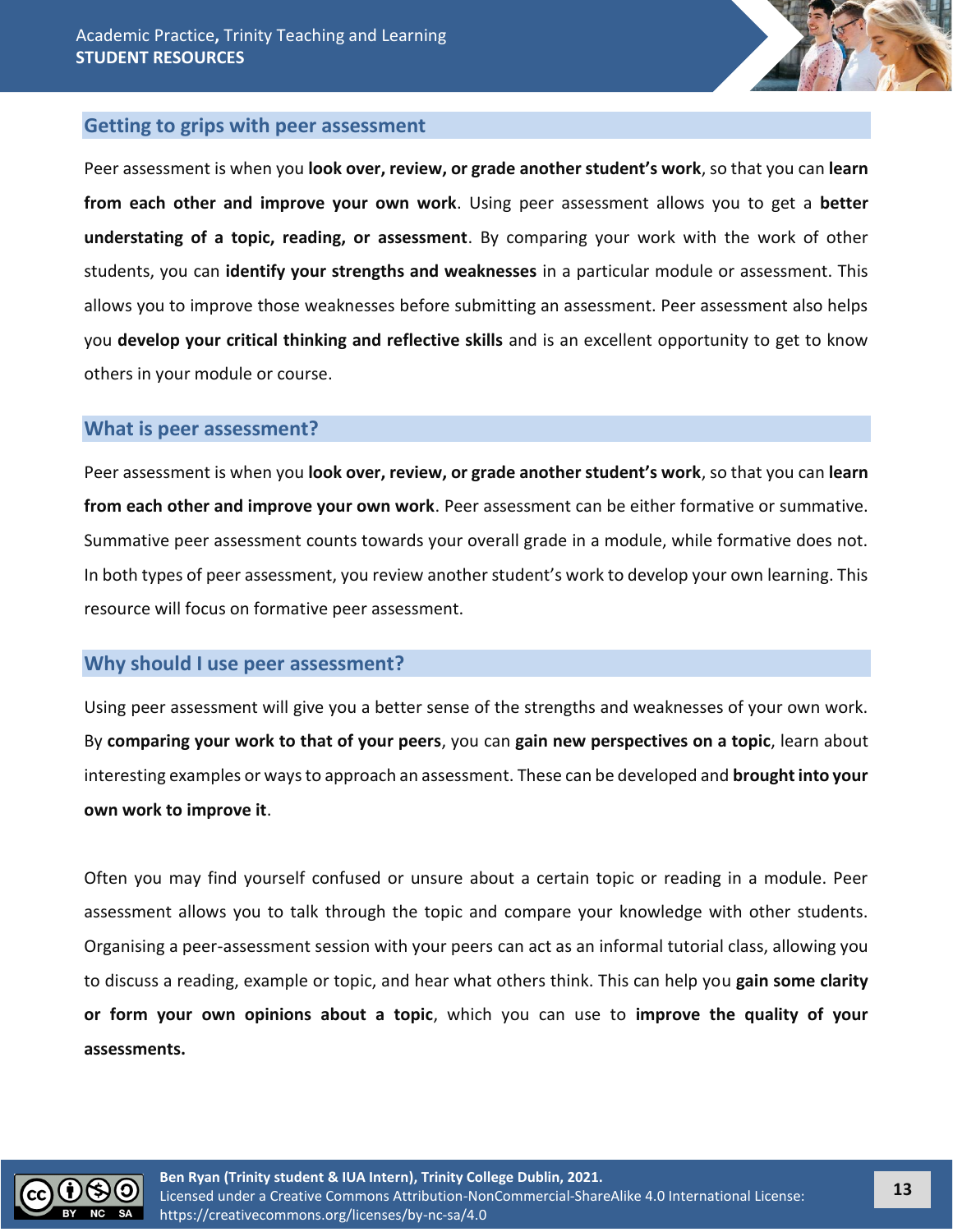

# <span id="page-13-0"></span>**Critical thinking and reflective skills**

By comparing your work with that of another student, you both get a better sense of different arguments or approaches to an assessment that you may have missed. Some of these points may prompt you to think differently or highlight the flaws in your arguments. By comparing your work to that of your peers, you can **see the areas you need to improve on and adjust those before submitting an assignment.** It can be very easy to get caught up in your own way of thinking about an assessment, so getting a fresh perspective can prompt you to think more critically about your own work. The aim of peer assessment is to compare your work with another student's so you can learn from each other, which will hopefully improve your final grade in a particular assessment.

## <span id="page-13-1"></span>**General tips and tricks**

Using peer assessment is also extremely useful as it allows you to **pick up tips and tricks other students have learned over the years**. These can cover a range of areas from keyboard shortcuts, referencing tips, useful websites, presentation advice and more.

#### <span id="page-13-2"></span>**Social skills, meeting new people**

Peer assessment is an excellent opportunity to **get to know others in your module or programme.** While you can easily arrange to carry our peer assessment with your friends, often it is **more beneficial to try and reach out to those you don't know as well**. Not only do you get more varied opinions and insights, you get the chance to meet new people in your course. In a **hybrid learning environment, peer assessment group calls can be a great way to get to know others in your course**. See below for tips on how to carry out peer assessment in an online context.

#### <span id="page-13-3"></span>**How do I use peer assessment?**

There are many different ways to carry out peer assessment. It can involve **meeting with one or several of your peers** to discuss a specific reading, lecture, or assessment, or to talk more broadly about a module. It can also involve **sending a draft of your work to another student to mark-up with comments and feedback**. Below are some tips to consider so that you get the most out of peer assessment.

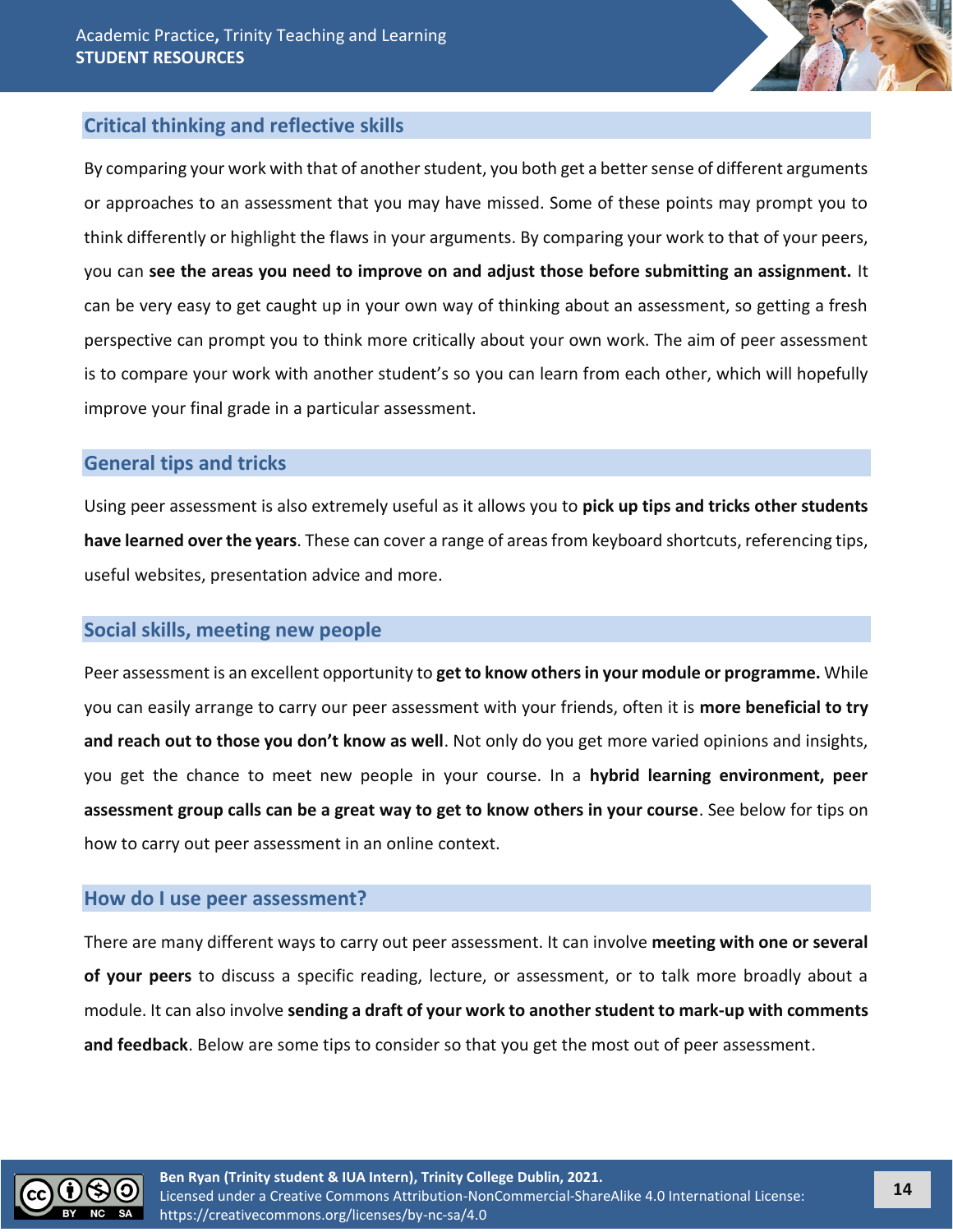

# <span id="page-14-0"></span>**Online meetings**

- Arrange in advance **who will be meeting**, **how long the meeting will be**, and **what you plan to discuss**. This way the conversation is structured and doesn't drag on or go off track.
- **Take notes** throughout the discussion:
	- o What **interesting points or examples** have others made that you hadn't thought about.
	- o How do the points being discussed **relate to your own work or understanding about a topic**?
	- o Are there any **readings or resources others have used** that may be of use to you?
- After the meeting, write down what you think are the **strengths and weaknesses or your own work** having heard from other students. Is there something you need to research further to get a better understanding?

# <span id="page-14-1"></span>**Reviewing documents, notes, draft assessments**

- Be honest but polite, remember this is a supportive process that both you and your peers can learn from.
- Read through the piece and consider the following elements to **help your peer improve**:
	- o Has this person answered the question?
	- o Are their points supported with evidence?
	- o Have they used strong examples?
	- o What are the strengths/weaknesses of the piece?
- You should also re-read through the piece and see if there is **anything** *you* **can take from it to improve your own work**:
	- o Has this piece raised a point I hadn't considered?
	- o Do I need to support my points with more examples?
	- $\circ$  Are there any authors/readings they have referenced that I could research to potentially include in my own work?
	- $\circ$  It may be beneficial to have a short meeting to go over what you both thought of each other's work.

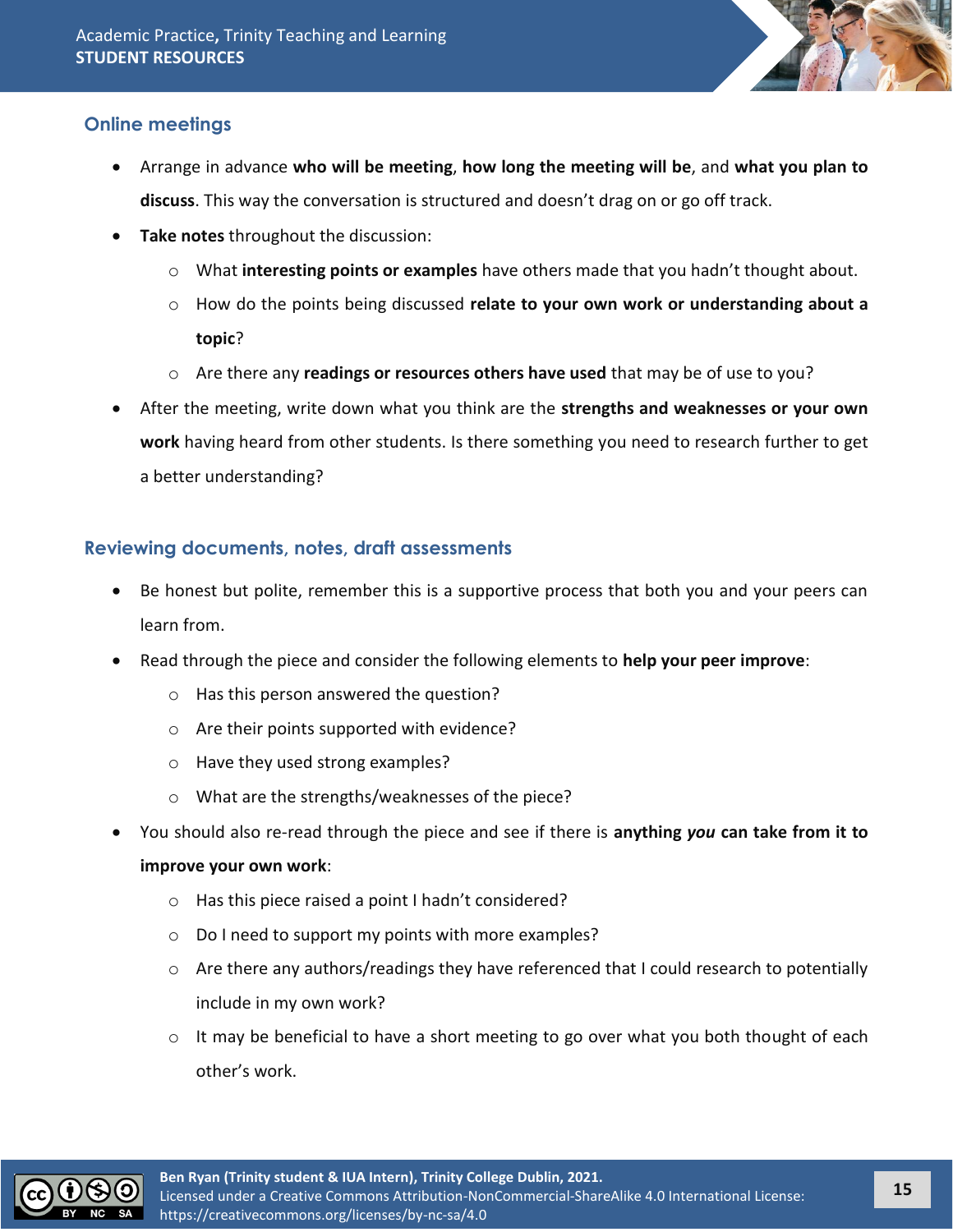

# <span id="page-15-0"></span>**Digital tools and techniques for peer assessment**

#### <span id="page-15-1"></span>**Course/module group chats**

If you are confused about a topic, or would like someone to review your work, one of the best places to go is your course group chat. If you are comfortable asking the group if anyone wants to arrange a peer review session, do so! While it can be daunting to reach out, there are **almost always others who would equally like to work together to improve their learning**. Alternatively, talk to your class rep about arranging a set time for students to come together and discuss different modules, readings, or assessments. You could also try **contacting someone in your tutorial class or a group project** and seeing if they would like to compare work or discuss an aspect of the module.

#### <span id="page-15-2"></span>**Comment features of work processors**

Most word processors have a comment feature. When reviewing another student's work, be sure to leave comments relating to the different areas you think they could improve on, or what they have done well.

# <span id="page-15-3"></span>**Notes on key takeaways from peer assessments**

Have a document where you **compile the various points or pieces of advice you get from different peer review sessions**. Some of the points you get will be relevant to all assessments, so be sure to **refer to this list when you are completing work in the future.**